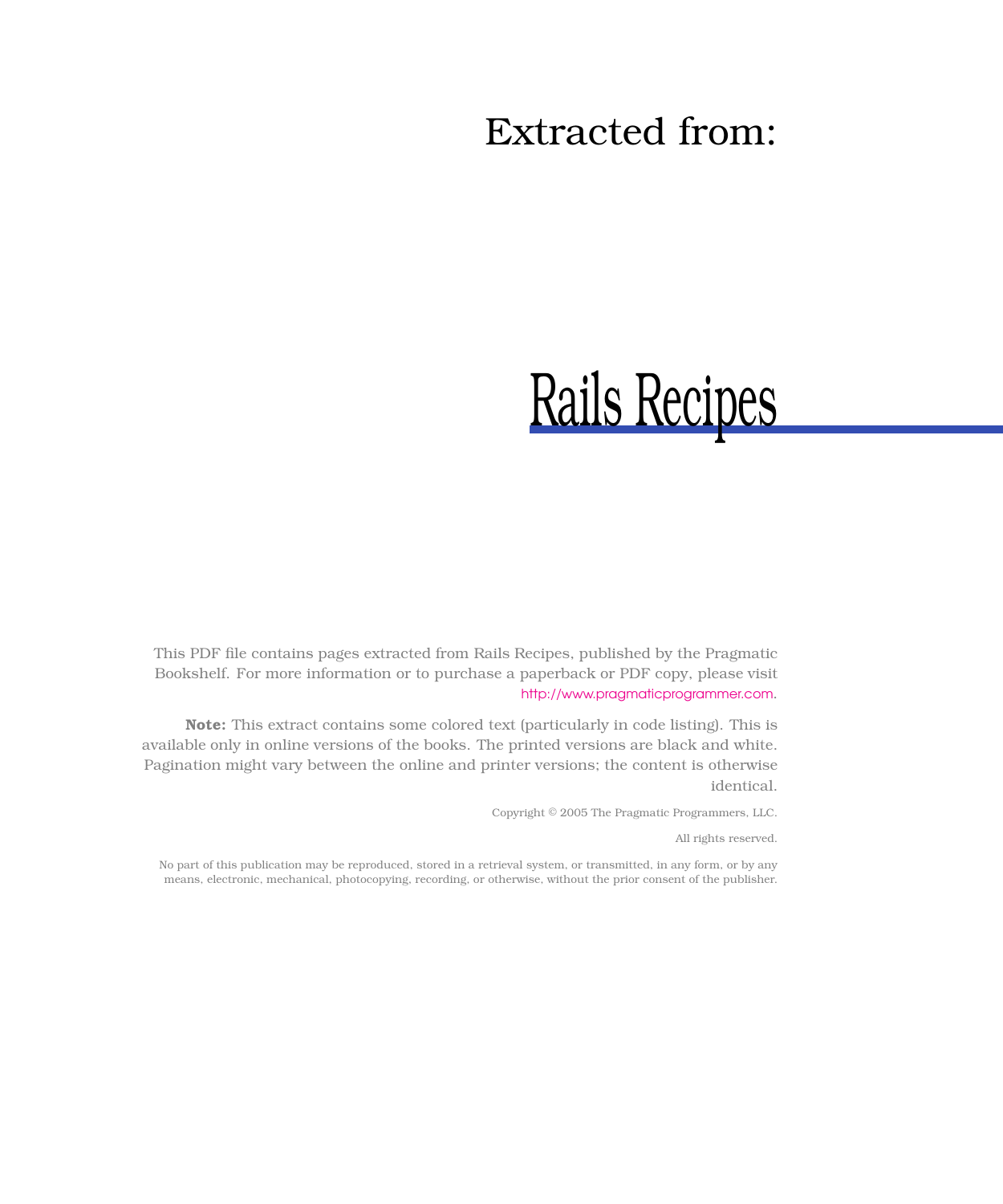### Tagging Your Content

#### Problem

By now, it's a fairly safe bet that you (and many of the users of your software) have heard of this thing called *social networking*. It was recently all the rage. Cutting edge. A delight to use and a differentiator for applications that used it.

Now, though, it's *expected* that web applications will employ some kind of social networking effect where relevant. If you're looking for books, you expect the online bookstore to leverage the shopping behavior of the masses to help you find books you might like. Or music. Or whatever you might be trying to do or explore. And, though it's possible to hire computer scientists to develop algorithms for predicting what each user is going to be looking for, it's a lot cheaper and easier to let your users do the work.

So after the dust has settled, the heart of what's left in the "social" applications arena is *tagging*. You put simple, textual, nonhierarchical identifiers on items in an application, and the cumulative effect of all the application's users doing this creates a self-organizing system. It's an idea made popular by sites like del.icio.us and Flickr that has now taken over the Web. If you're lucky, tags on your site will help users find new favorite things they didn't even know they liked.

So, how do we do this in Rails?

**Ingredients** 

• David Heinemeier Hansson's acts\_as\_taggable plugin, installable from the root of your Rails application with the following:

```
chad> ruby script/plugin install acts_as_taggable
+ ./acts_as_taggable/init.rb
+ ./acts_as_taggable/lib/README
+ ./acts_as_taggable/lib/acts_as_taggable.rb
+ ./acts_as_taggable/lib/tag.rb
+ ./acts_as_taggable/lib/tagging.rb
+ ./acts_as_taggable/test/acts_as_taggable_test.rb
```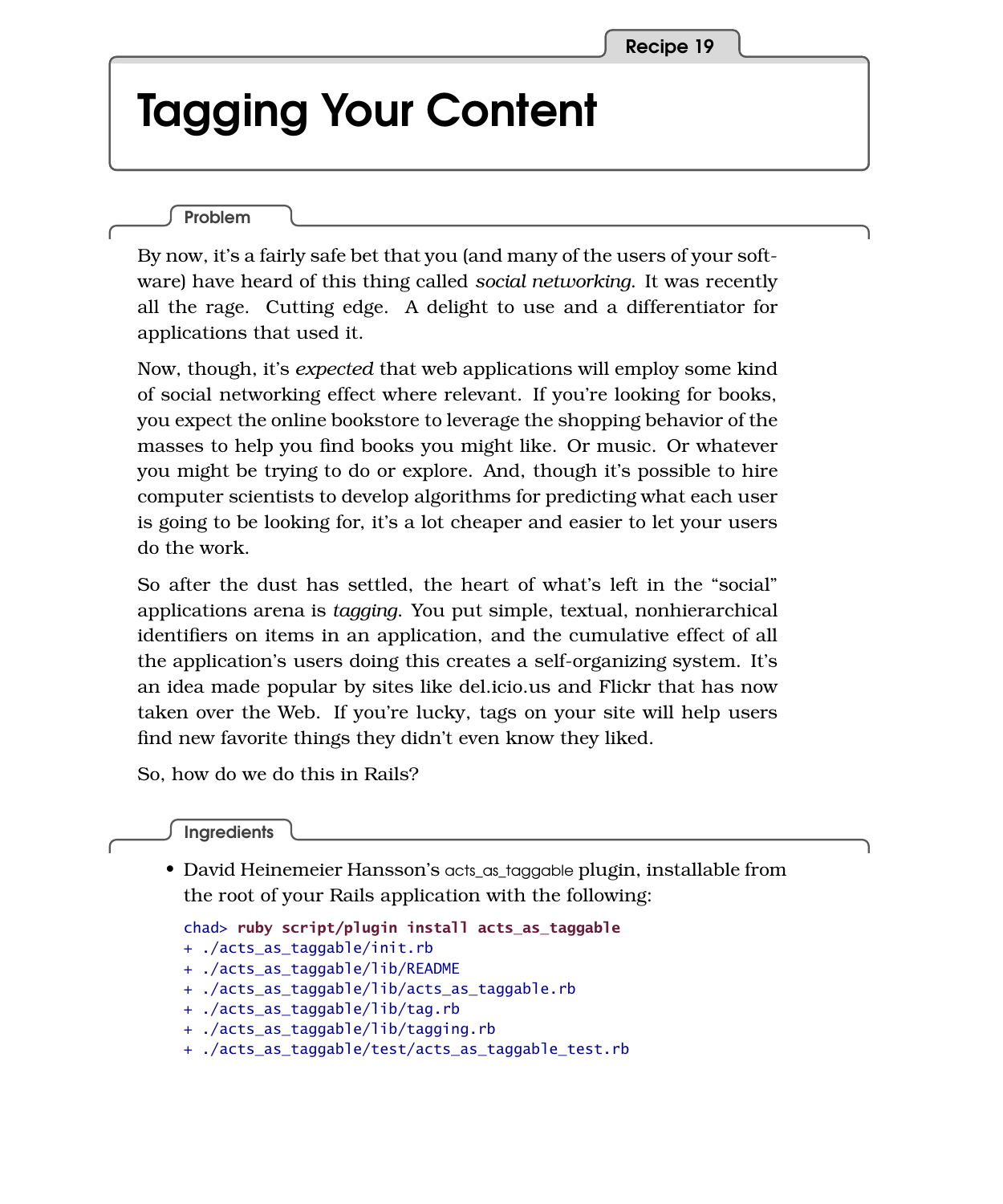• Rails 1.1 or higher, acts as taggable( ) relies on polymorphic associations, a feature added after Rails 1.0 (see Recipe 23, *Polymorphic Associations—has\_many :whatevers*, on page 96).

Solution

Assuming you have already installed the acts\_as\_taggable plugin, the first step in adding tagging to your application is to set up the database to hold the tags and their associations with your models. The migration for the database should look something like the following:

```
Download Tagging/db/migrate/001_add_database_structure_for_tagging.rb
class AddDatabaseStructureForTagging < ActiveRecord::Migration
  def self.up
    create_table :taggings do |t|
      t.column :taggable_id, :integer
      t.column :tag_id, :integer
      t.column :taggable_type, :string
     end
     create table : tags do |t|t.column :name, :string
     end
  end
  def self.down
    drop_table :taggings
    drop_table :tags
  end
end
```
So now we have the ability to tag something. We just need something to tag! Let's make a simple model to tag. In your own application, of course, you'd already have models to tag. But for the sake of demonstration, let's create a simple model for tracking contacts in an address book application. As always, we'll use an Active Record migration:

```
Download Tagging/db/migrate/002_add_contacts_table.rb
class AddContactsTable < ActiveRecord::Migration
  def self.up
    create_table :contacts do |t|
      t.column :name, :string
      t.column :address_line1, :string
      t.column :address_line2, :string
      t.column :city, :string
      t.column :state, :string
      t.column :postal_code, :string
    end
  end
```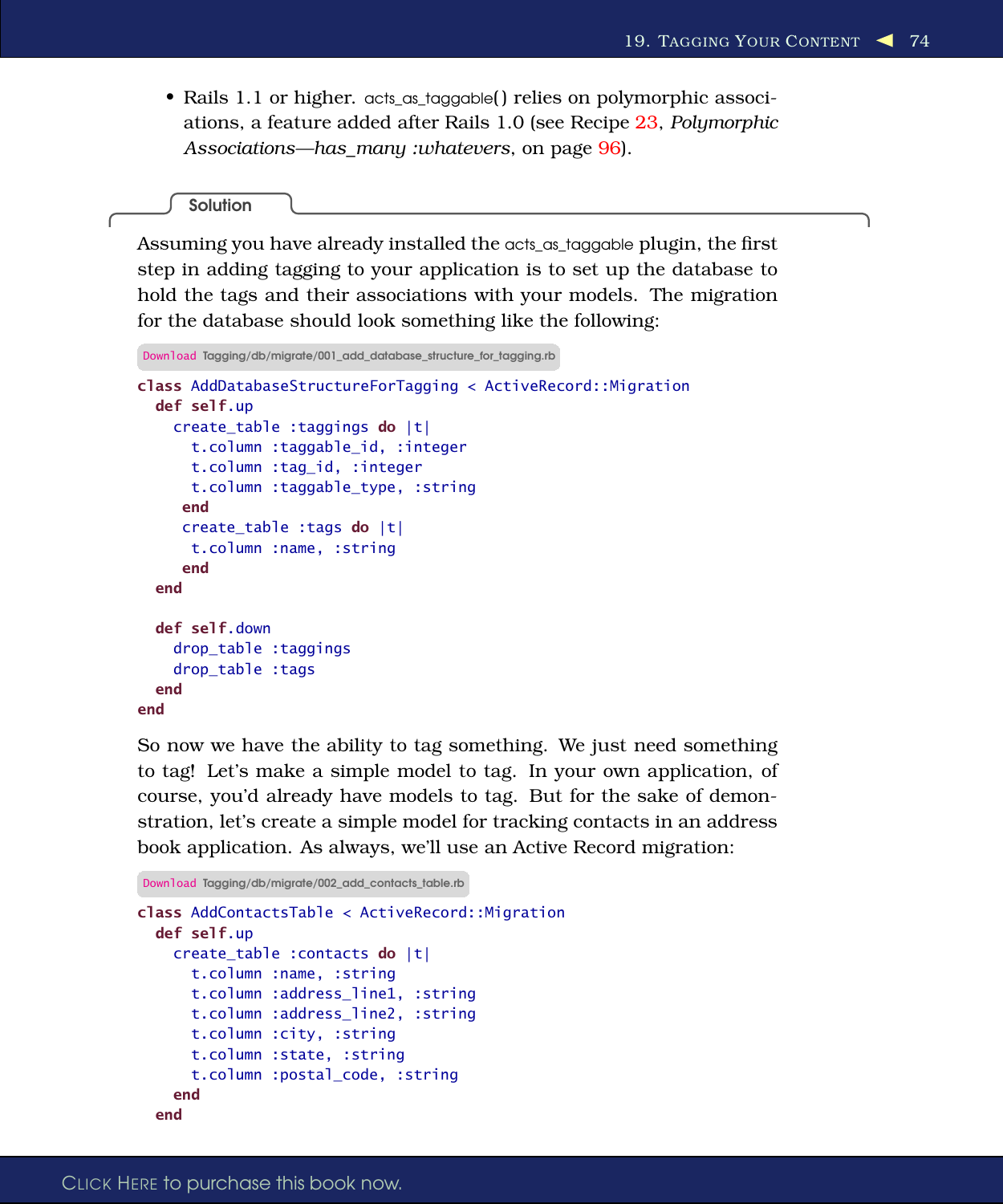```
def self.down
    drop_table :contacts
  end
end
```
Next we'll generate the model and make it taggable. We don't need to create models for the actual Tag objects, because they're included in the acts\_as\_taggable plugin.

```
Download Tagging/app/models/contact.rb
class Contact < ActiveRecord::Base
  acts_as_taggable
end
```
Believe it or not, we now have taggable contacts. Let's look in the console:

```
chad> ruby script/console
Loading development environment.
>> c = Contact.create(:name => "Josef K", :address_line1 => "123 Main St.",
    :address_line2 => "Apt. 2", :city => "Vienna",
    :state => "Colorado", :postal_code => "54321")
=> #<Contact:0x267a8f8 @new_record=false, @base=#<Contact:0x267a8f8 ...>>
>> c.tag_with("friends colorado existentialists")
=> ["friends", "colorado", "existentialists"]
```
Here we created an instance of Contact and used the tag\_with() method to tag it with a space-delimited list of tags. The acts\_as\_taggable plugin automatically parses the list and either creates new Tag instances or associates existing ones. The associated tags are then available via the tags( ) method on the model:

```
>> c.tags
   => [#<Tag:0x264f450 @attributes={"name"=>"friends", "id"=>"1"}>,
        #<Tag:0x264f414 @attributes={"name"=>"colorado", "id"=>"2"}>,
        #<Tag:0x264f3d8 @attributes={"name"=>"existentialists", "id"=>"3"}>]
```
Now if we were to create a new contact and tag it with an already existing tag, we'll see that the existing instance of the tag in the database is reused and associated with the model:

```
>> c2 = Contact.create(:name => "John Barth", :address_line1 => "432 South End Rd.",
      :city => "Gotham", :state => "North Carolina", :postal_code => "12345")
=> #<Contact:0x26463c8 @new_record=false, @base=#<Contact:0x26463c8 ...>>
>> c2.tag_with("friends carolina pragmatists")
=> ["friends", "carolina", "pragmatists"]
>> c2.tags
=> [#<Tag:0x2605bc0 @attributes={"name"=>"friends", "id"=>"1"}>,
   #<Tag:0x2605b84 @attributes={"name"=>"carolina","id"=>"4"}>,
    #<Tag:0x2605b48 @attributes={"name"=>"pragmatists", "id"=>"5"}>]
```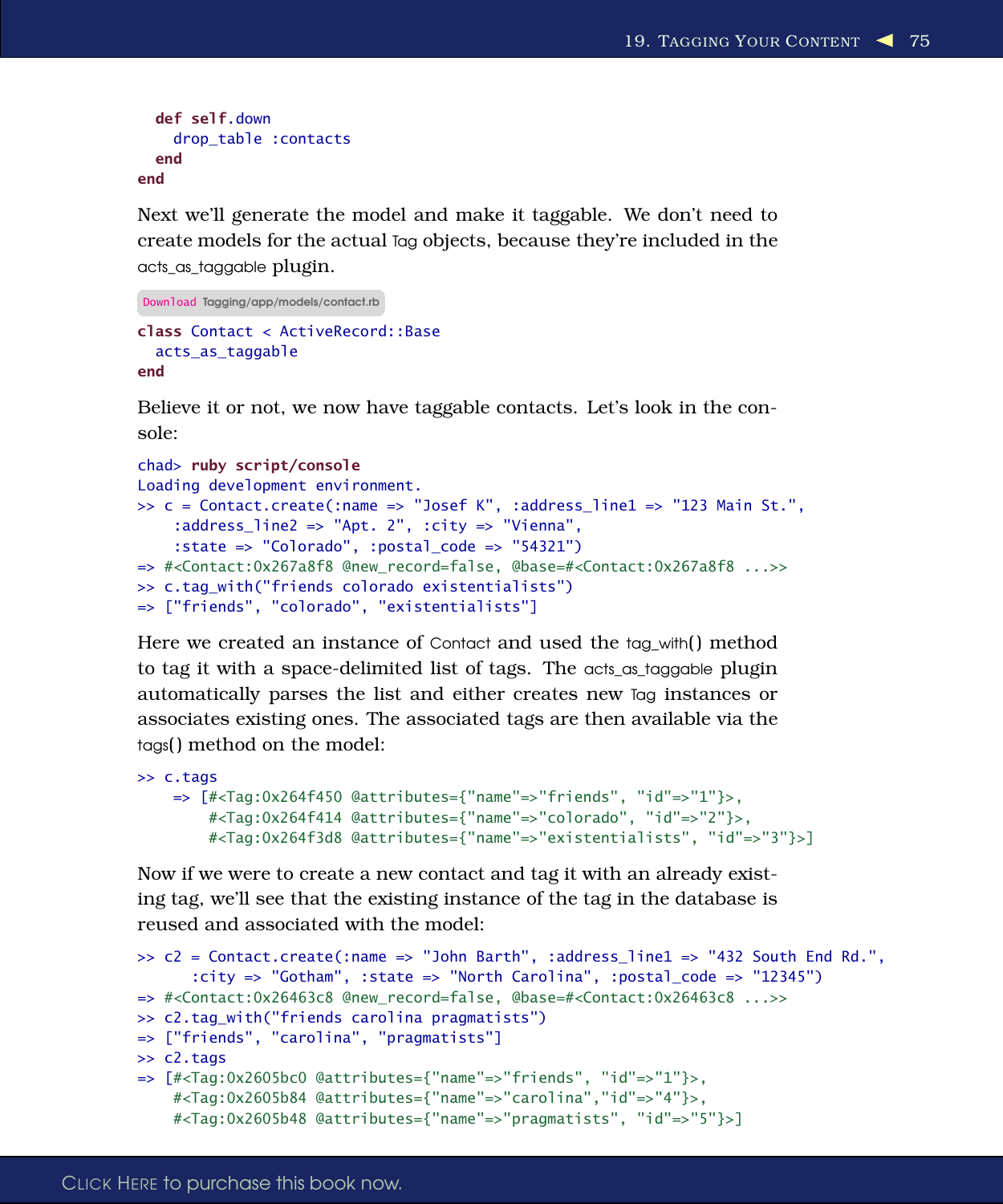OK. Our models are ready to be tagged! Let's get our heads out of the console and put the tags to use on a real web application. Most tag-enabled applications will want to do three tasks: assign tags to an item, view an item's tags, and search for items by tag. We'll start with the easiest part: viewing an item's tags.

The first thing we need is the ability to actually view an item, so we'll whip up a simple action for that. The following is the beginning of our ContactsController class:

```
Download Tagging/app/controllers/contacts_controller.rb
class ContactsController < ApplicationController
  def list
    @contacts = Contact.find(:all)end
```
This is a typical list action. We'll get a little fancier with the view and throw in some user-friendly Ajax effects. After all, these days tagging without Ajax is like wearing a mink coat with an old, worn-out pair of tennis shoes. Our contacts/list.rhtml is a simple wrapper for a partial template that contains the real display logic for our contacts:

```
Download Tagging/app/views/contacts/list.rhtml
<ul id="contacts-list">
  <% if @contacts.blank? %>
    <li class="no-contacts">No contacts to display</li>
  <% else %>
  \ll render : partial => "detail", : collection => @contacts %>
  <% end %>
\langle/ul>
```
We use a partial template because it separates the code into smaller more manageable chunks and also because we're going to use the same partial view as the rendered response of our Ajax requests. The template contacts/\_detail.rhtml consists of two parts: the contact display and a form for editing a contact's tags. To support subsequent Ajax requests, the display part is separated into another partial template, contacts/\_content.rhtml:

```
Download Tagging/app/views/contacts/_content.rhtml
<div class="name"><%= contact.name %>
  <\!\!\%=
      if contact.tags.blank?
          ""
      else
         "(" + contact.\ntags.collect\{\lceil \tan \mid \tan \tan \theta \rceil, \text{ i} oin(", ") + ")"
      end
```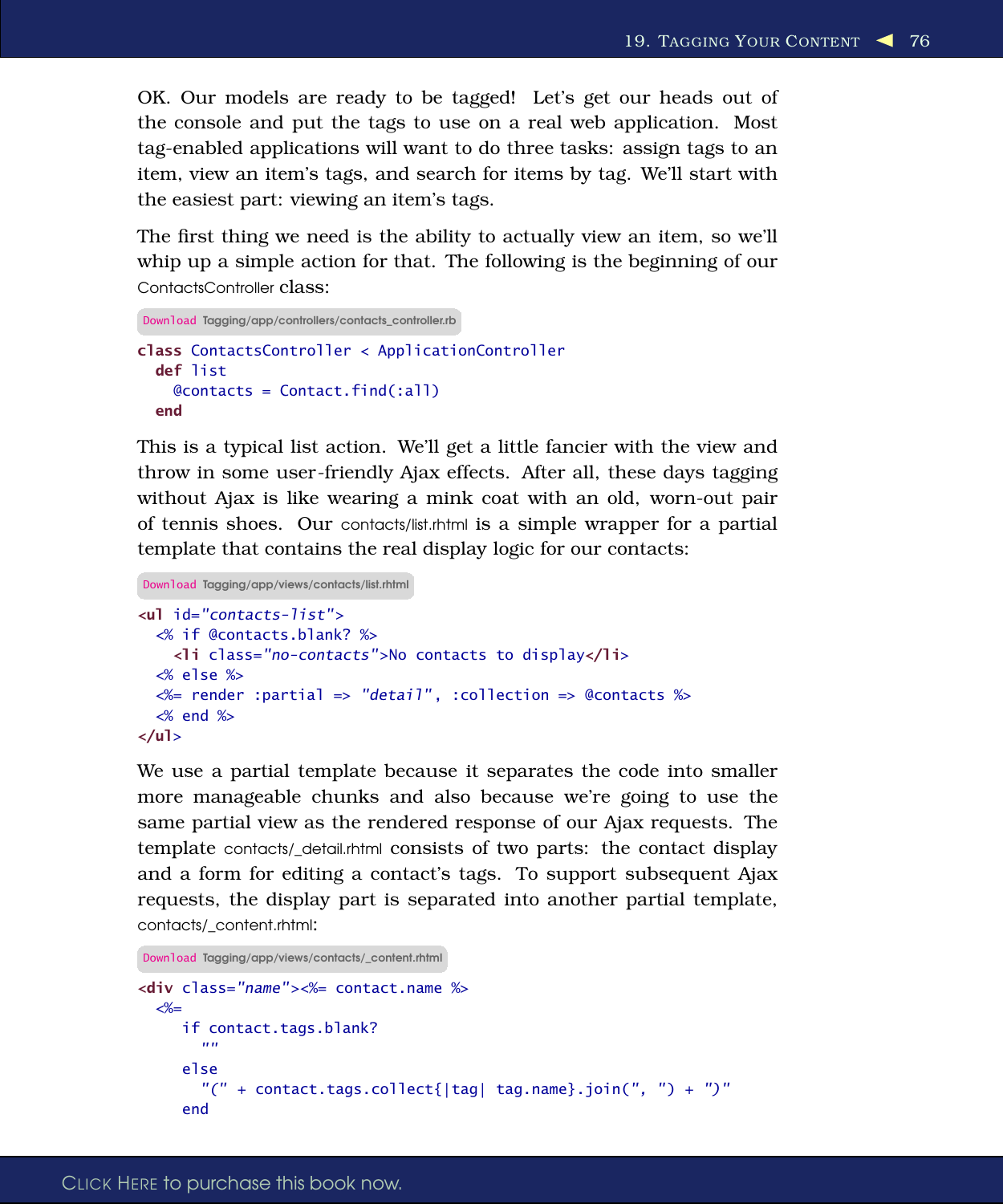```
%<%= link_to_function("Edit Tags", "Element.toggle($('#{form_id}'))") %>
</div>
<div class="address">
 \ll contact.address line1 %> <br/>br/>
 <%= contact.address_line2 %><br/>
 \ll contact.city %>, \ll contact.state %> \ll contact.postal code %>
</div>
```
This is mostly typical display code. We display a contact's tags, if any, in parentheses next to the contact's name. Here's what it looks like in the browser:



Each contact gets its own separate form for editing the contact's tags. This form starts out hidden and is displayed via the Element.toggle()() JavaScript call when a user clicks the "Edit Tags" link. Completing the contact display implementation, here's the full contacts/\_detail.rhtml code that creates the form for editing a contact's tags and references the display partial:

Don't forget to include the necessary JavaScript files for the Ajax effects to work. Somewhere in the  $\langle head \rangle$  section of your view, you'll need this:



```
<%= javascript_include_tag :defaults %>
```
Download [Tagging/app/views/contacts/\\_detail.rhtml](http://media.pragprog.com/titles/fr_rr/code/Tagging/app/views/contacts/_detail.rhtml)

```
<li class="contact-item">
\ll form_id = "tag-form-for-#{detail.id}" %>
\ll form_remote_tag :url => {:action => "tag", :id => detail},
                     : complete => "Element.toggle($('# {form_id}'))",
                     :success => visual_effect(:shake, "contact-#{detail.id}"),
                     :update => "contact-#{detail.id}",
                     :html \Rightarrow {:id \Rightarrow form_id, :style \Rightarrow "display:none"} %>
  <%= text_field_tag "tag_list",
                      detail.tags.collect{|t| t.name}.join(" "),
                      :size \implies 40 \%<%= hidden_field_tag "form_id", form_id %>
  <%= submit_tag "save" %>
<%= end_form_tag %>
```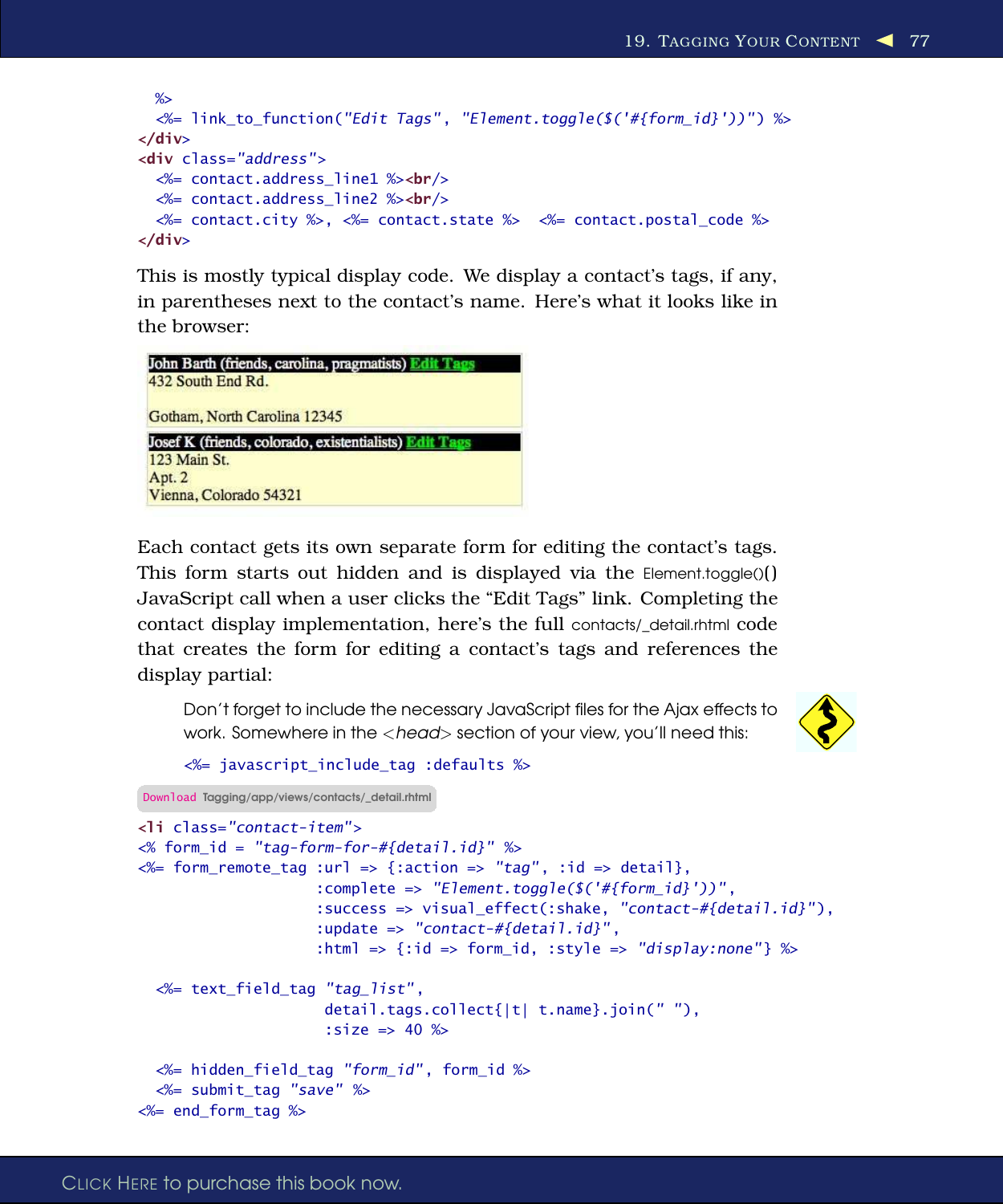```
<div id="contact-<%=detail.id%>" class="contact-details">
\ll render : partial => "content",
            :locals => {:contact => detail, :form id => form id} %>
\langlediv\rangle\langle/li>
```
We first generate an HTML ID for the form, which we use to toggle the form's display on and off. Then, since we want tag updates to be as painlessly easy as possible, we create the form via form\_remote\_tag( ). When a user submits the form, it will make an asynchronous HTTP request in the background to the tag action of our ContactsController. On successful completion of that request, the tag form will be toggled closed, the contact display will be updated, and we'll give the contact's display a little shake to let the user know something happened.

All that's left to actually make tagging happen is to implement the tag action. We already learned how to do this in our script/console session earlier, so the implementation is easy:

```
Download Tagging/app/controllers/contacts_controller.rb
def tag
  contact = Contact.find(params[:id])contact.tag_with(params[:tag_list])
  contact.save
  render : partial => "content",
          :locals => \{:contact => contact, :form_id => params[:form_id]}
end
```
Now that we can display and edit a contact's tags, all we lack is the ability to search for a contact by tag. Since we already created the list() action, it makes sense to modify it for our needs instead of creating yet another action that displays a list. Here's the revised version of our action:

```
Download Tagging/app/controllers/contacts_controller.rb
def list
  @contacts = if tag_name = params[:id]Tag.find_by_name(tag_name).tagged
  else
    Contact.find(:all)
  end
end
```
This code reads a tag name supplied in the URI and finds items tagged with that name. So, for example, you could call the application with the URI /contacts/list/colorado to list only those contacts tagged with colorado.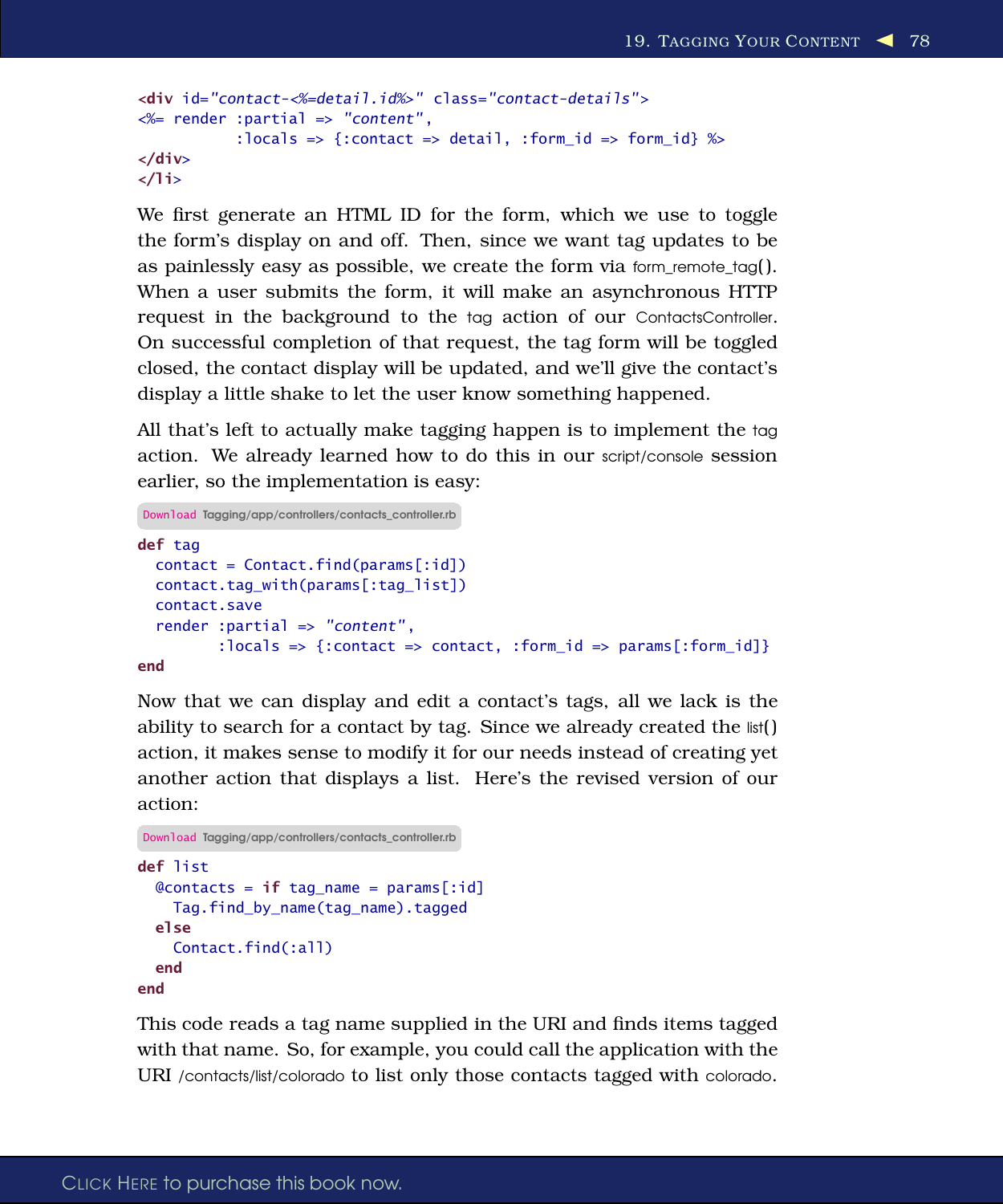If no tag is supplied on the URI, it returns a list of *all* the contacts in the database as before.

A nice feature of the acts\_as\_taggable( ) library is that you can use it to tag more than one model type. For example, let's say our little contact database were to blossom into a full-blown personal information manager and we added the ability to create both notes and calendar appointments. Naturally, it would make sense to tag these features along with our contacts.

Because acts\_as\_taggable( ) uses Active Record's new polymorphic associations feature, we can tag any model we'd like. All we need to do is declare each model as acts\_as\_taggable( ), and the plugin takes care of the rest for us.

**Discussion** 

In our schema, we haven't yet added any database indexes. For a large application, it would make sense to create indexes on various fields in the supplied tables, including but not limited to the name column of the tags table.